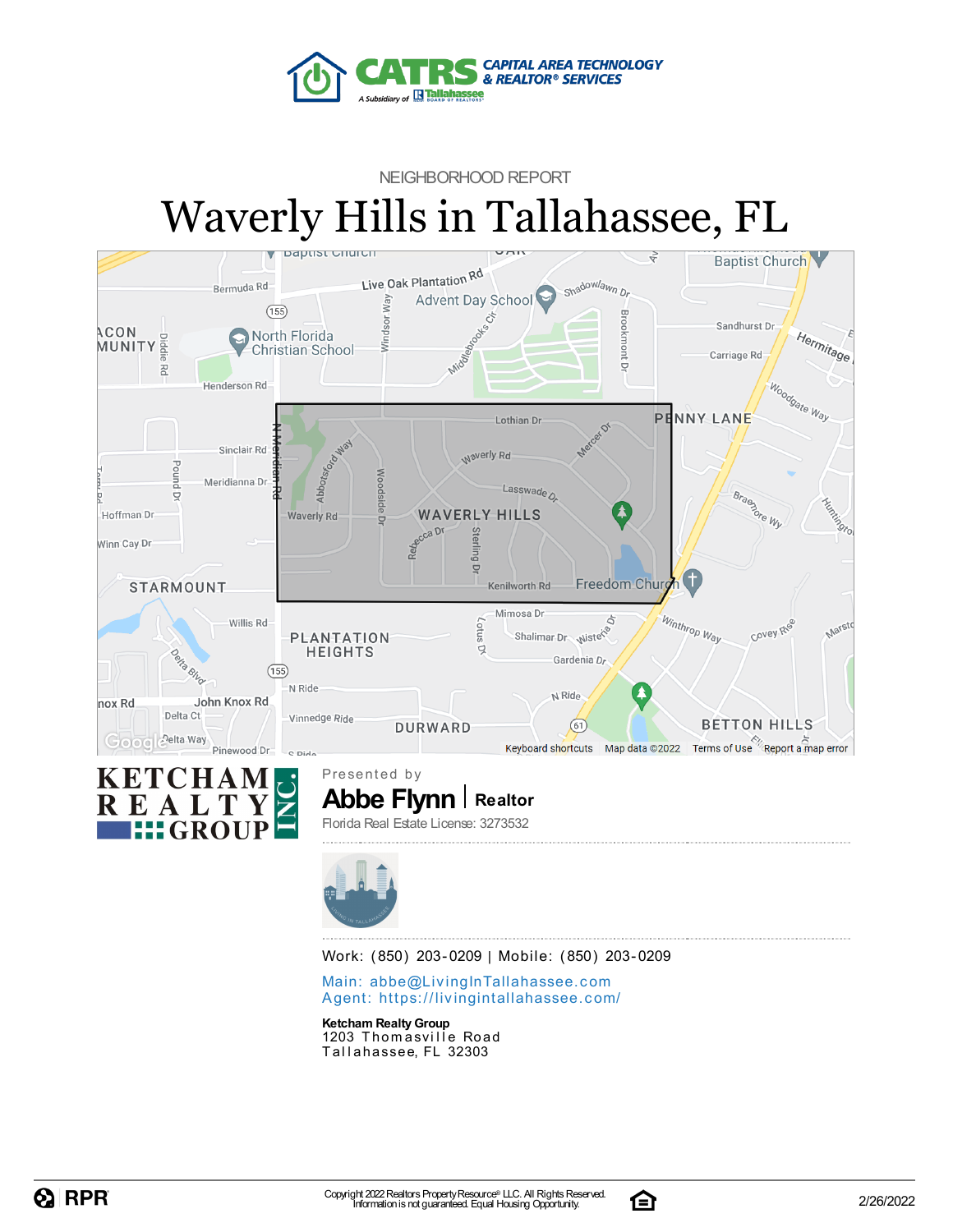## Neighborhood: Housing Stats and Charts

|                                                         | <b>Waverly Hills</b> | <b>Tallahassee</b> | <b>Leon County</b> | <b>Florida</b> | <b>USA</b> |
|---------------------------------------------------------|----------------------|--------------------|--------------------|----------------|------------|
| Median Estimated Home Value                             | \$414K               | \$253K             | \$253K             | \$344K         | \$307K     |
| <b>Estimated Home Value 12-Month Change</b>             | $+18.7%$             | $+10.7%$           | $+10.7%$           | +23.9%         | $+20.7%$   |
| <b>Median List Price</b>                                | \$639K               | \$275K             | \$275K             | \$365K         | \$130K     |
| <b>List Price 1-Month Change</b>                        | $+17.8%$             | $+1.9%$            | $+1.9%$            | +1.6%          | $-4.1\%$   |
| List Price 12-Month Change                              | $+59.8\%$            | +12.2%             | $+12.2%$           | $+21.1\%$      | +3.6%      |
| <b>Median Home Age</b>                                  | 56                   | 36                 | 36                 | 35             | 42         |
| Own                                                     | 89%                  | 40%                | 53%                | 65%            | 64%        |
| Rent                                                    | 11%                  | 60%                | 47%                | 35%            | 36%        |
| \$ Value of All Buildings for which Permits Were Issued |                      |                    | \$297M             | \$36.9B        | \$307B     |
| % Change in Permits for All Buildings                   |                      |                    | $+15%$             | $+15%$         | $+13%$     |
| % Change in \$ Value for All Buildings                  |                      |                    | $0\%$              | $+11\%$        | $+10%$     |

#### Median Sales Price vs. Sales Volume

Thischart comparesthe price trend and salesvolume for homesin an area. Home pricestypically followsales volume, with a time lag, since sales activity is the driver behind price movements.

Data Source: Public recordsand listings data

Update Frequency: Monthly

Median Sales Price Public Records Median Sales Price Listings Sales Volume Public Records

Sales Volume Listings



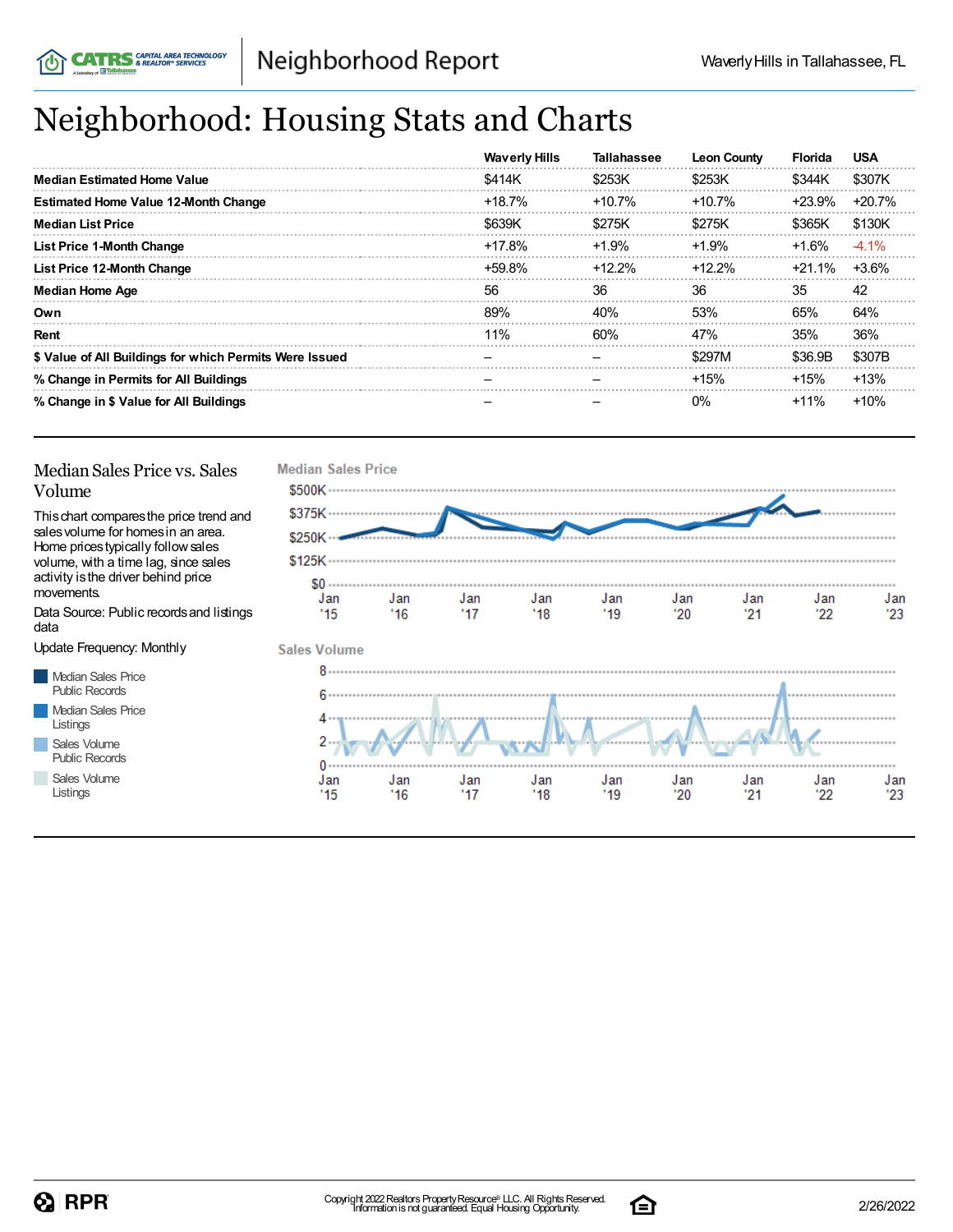

### Neighborhood Report

#### Median Listing Price vs. Listing Volume

Thischart comparesthe listing price and listing volume for homesin an area. Listing pricesoften followlisting volume, with a time lag, because supply can drive price movements.

Data Source: On- and off-market listings sources

Update Frequency: Monthly





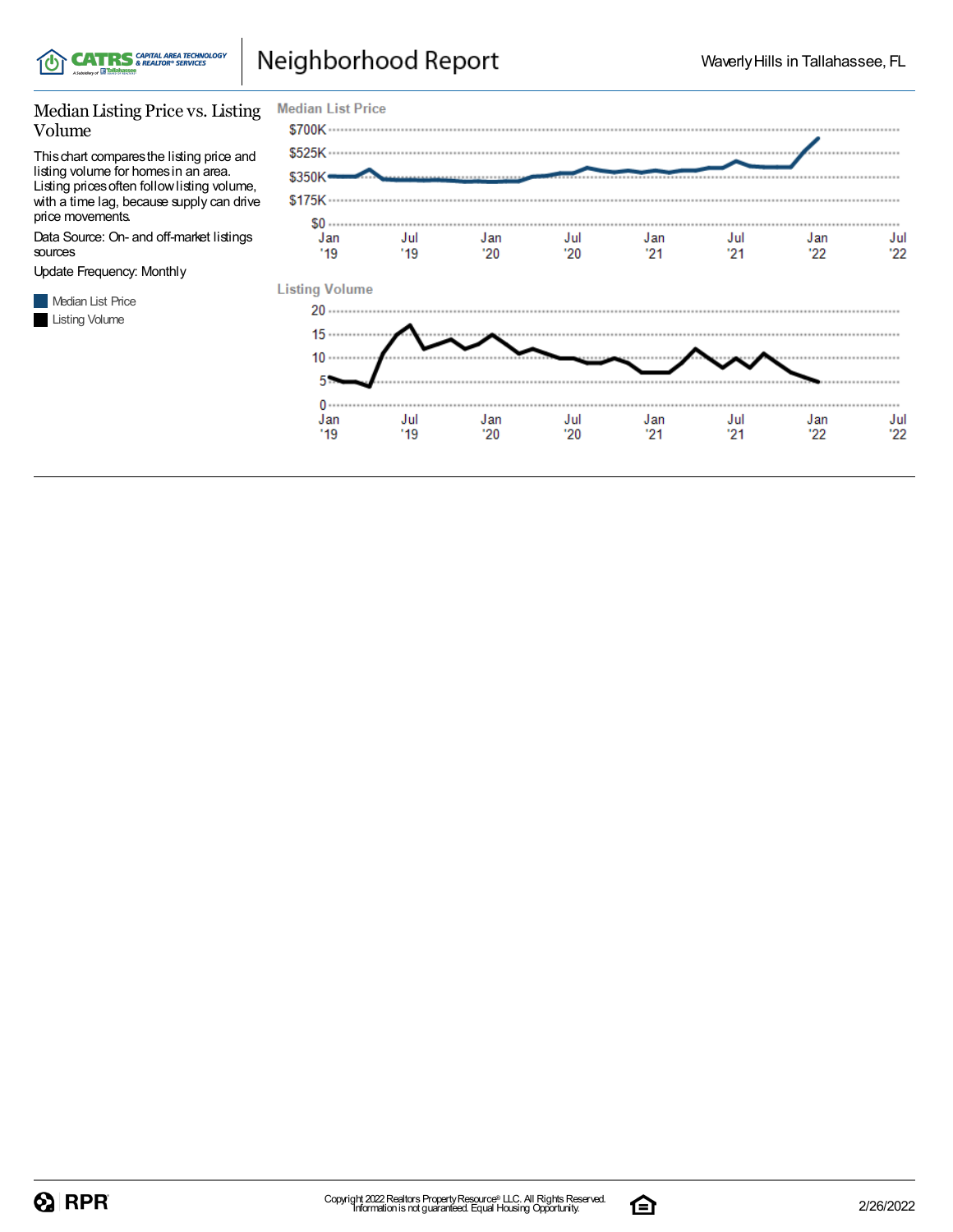# Neighborhood: People Stats and Charts

|                           | <b>Waverly Hills</b> | hassee | ∟eon Countv | Florida | USA  |
|---------------------------|----------------------|--------|-------------|---------|------|
| <b>Population</b>         | 66                   | 191k   | 290K        | 20.9M   | 325M |
| ulation Density per Sq Mi | .68K                 | .91K   | $+35$       | 390     |      |
| าtion Change since 2010   | 7.1%                 | ⊦6.3%  | +6 ጸ%       | $+13%$  | 7.7% |
| Median Age                | 51                   |        |             |         | 38   |
| Male / Female Ratio       |                      |        | 47%         | 19%     | 49%  |

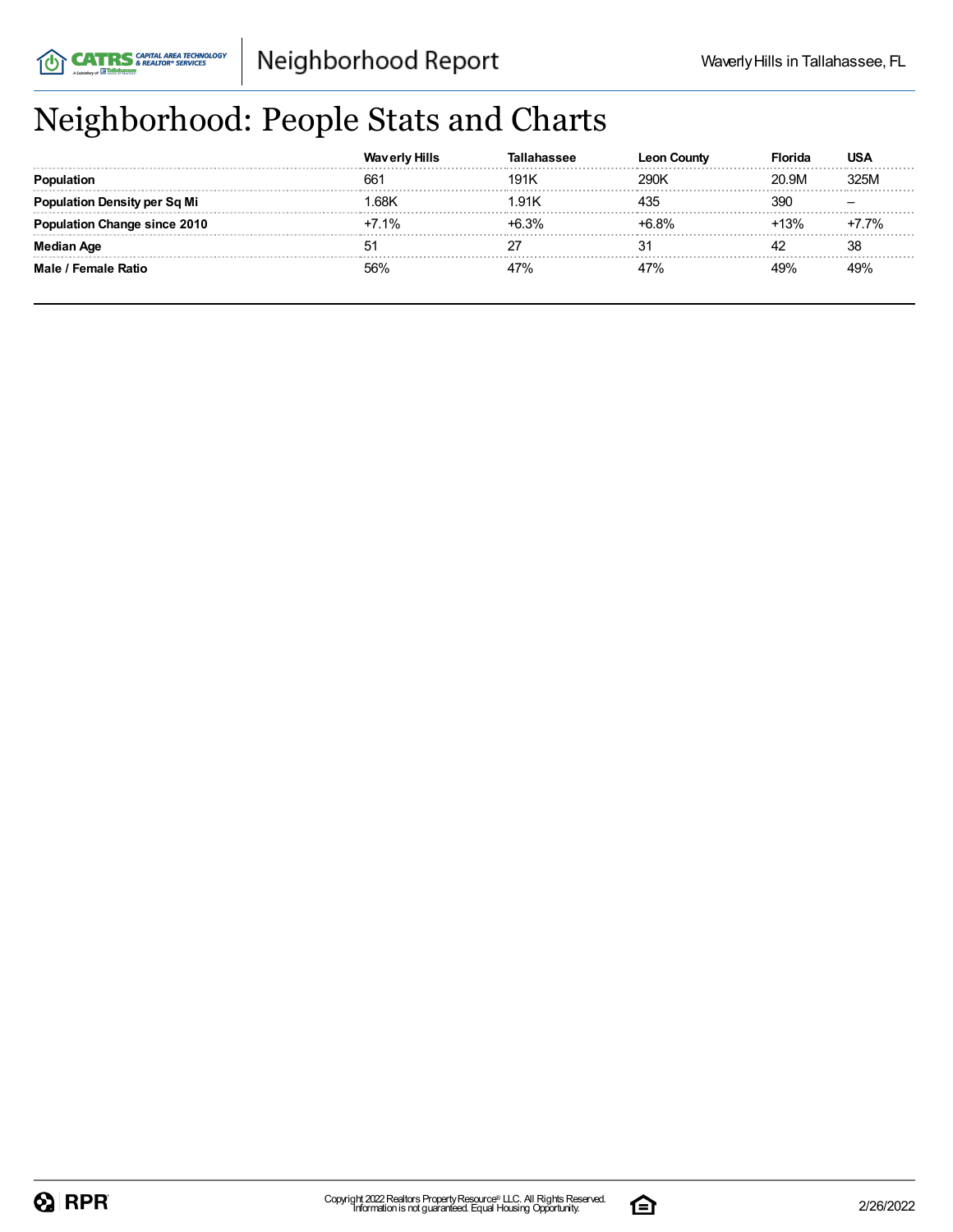

# **CATRS** SAPITAL AREA TECHNOLOGY

#### Education Levels of Population

Thischart showsthe educational achievement levelsof adultsin an area, compared with other geographies. Data Source: U.S. Census American Community Survey via Esri, 2020

Update Frequency: Annually



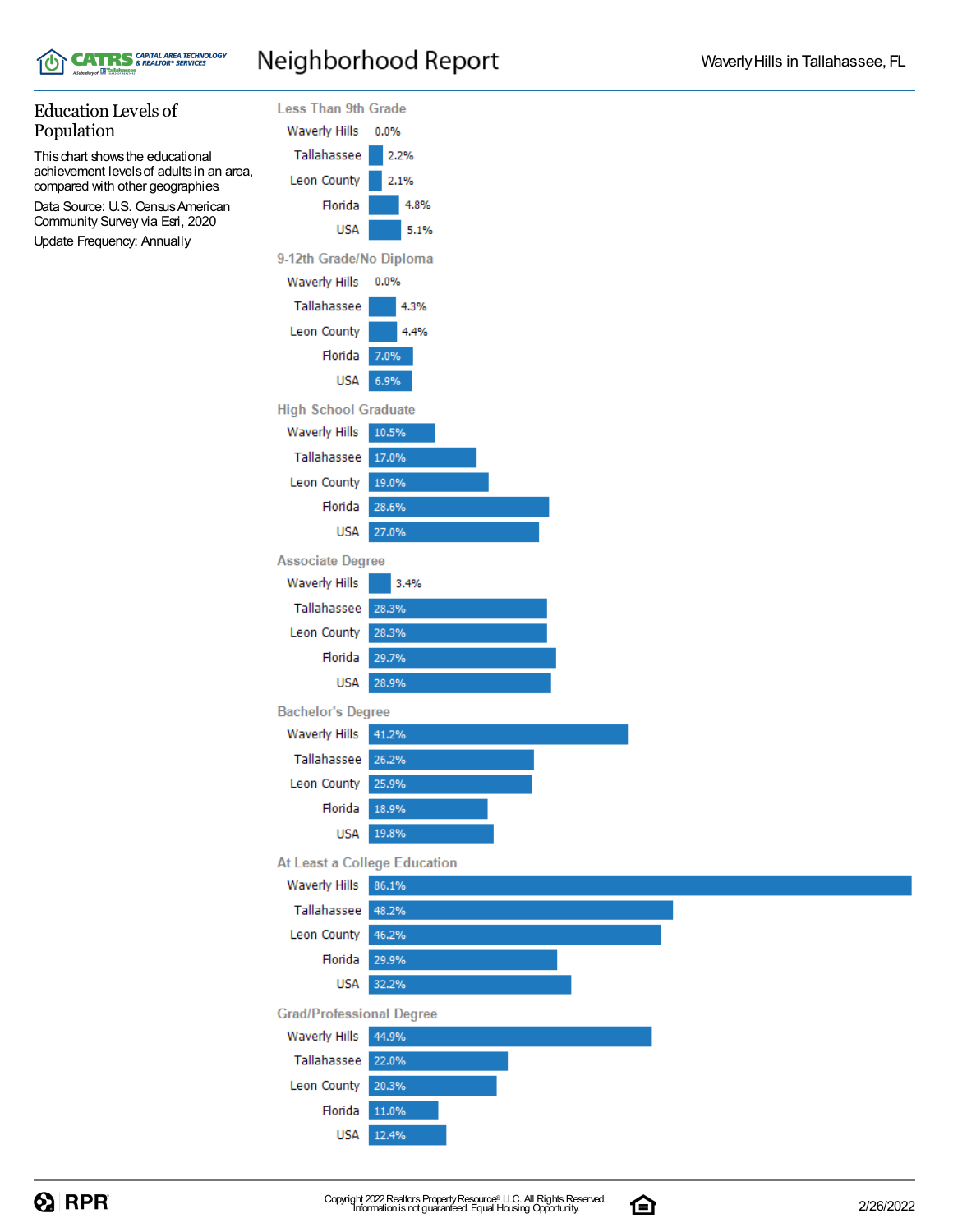Neighborhood Report **CATRS** CAPITAL AREA TECHNOLOGY

 $,$  of  $\mathbb{H}$  is

| Population of Children by Age                                                             | <b>Toddlers</b><br>49                            |  |
|-------------------------------------------------------------------------------------------|--------------------------------------------------|--|
| Group                                                                                     | <b>Elementary School</b><br>27                   |  |
| This chart shows the distribution of the<br>population of children by age range -         | Middle School<br>27                              |  |
| from birth to 17 - in the area of your<br>search.                                         | High School 0                                    |  |
| Data Source: U.S. Census                                                                  |                                                  |  |
| Update Frequency: Annually                                                                |                                                  |  |
| <b>Waverly Hills</b>                                                                      |                                                  |  |
| Population of Adults by Age                                                               | 18-20<br>19                                      |  |
| Group                                                                                     | 21-24<br>44                                      |  |
| This chart shows the distribution of the                                                  |                                                  |  |
| population of adults by age range -                                                       | 25-34<br>14                                      |  |
| from 18 to 75-plus-in the area of your<br>search.                                         | 35-54<br>153                                     |  |
| Data Source: U.S. Census                                                                  | 55-64<br>121                                     |  |
| Update Frequency: Annually                                                                | 65-74<br>84                                      |  |
| <b>Waverly Hills</b>                                                                      | 75 or Older<br>123                               |  |
|                                                                                           |                                                  |  |
| Households With Children                                                                  | Married with Children<br>44                      |  |
| This chart shows the distribution of                                                      | Married without Children<br>130                  |  |
| households with children, categorized by<br>marital status, in the area of your search.   | Single with Children<br>$\overline{\phantom{0}}$ |  |
| Data Source: U.S. Census                                                                  |                                                  |  |
| Update Frequency: Annually                                                                |                                                  |  |
| Waverly Hills                                                                             |                                                  |  |
|                                                                                           |                                                  |  |
| <b>Household Income Brackets</b>                                                          | $>$ \$150K<br>109                                |  |
| This chart shows annual household                                                         | \$125K-\$150K<br><sup>11</sup>                   |  |
| income levels within an area.<br>Data Source: U.S. Census                                 | \$100K-\$125K<br>17                              |  |
| Update Frequency: Annually                                                                | 53<br>\$75K-\$100K                               |  |
|                                                                                           | \$50K-\$75K<br>61                                |  |
| <b>Waverly Hills</b>                                                                      | \$35K-\$50K<br>24                                |  |
|                                                                                           | \$25K-\$35K<br>$\overline{\phantom{0}}$          |  |
|                                                                                           | <\$25K 0                                         |  |
|                                                                                           |                                                  |  |
| <b>Presidential Voting Pattern</b>                                                        | <b>Votes Democrat</b><br>61.3%                   |  |
| This chart shows how residents of a<br>county voted in the 2020 presidential<br>election. | Votes Republican<br>37.6%                        |  |
| Data Source: USElectionAtlas.org                                                          |                                                  |  |
| Update Frequency: Quadrennially                                                           |                                                  |  |

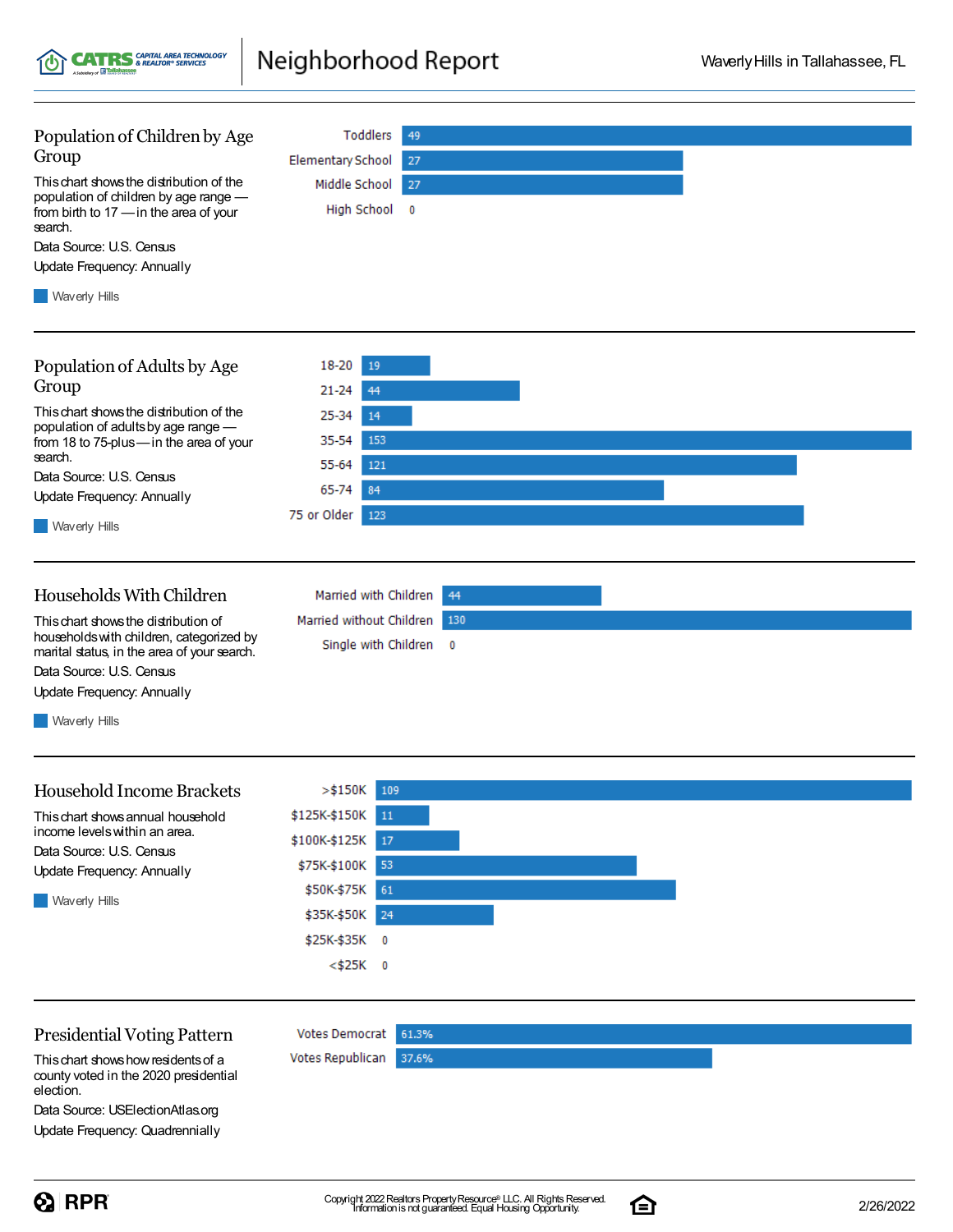# Neighborhood: Economic Stats and Charts

|                         | <b>Waverly Hills</b> |          | <b>Leon County</b> | -lorida  | USA      |
|-------------------------|----------------------|----------|--------------------|----------|----------|
| Income Per Capita       | \$64.254             | \$27.677 | \$30.586           | \$31.619 | \$34,103 |
| <b>Household Income</b> | \$99.91'             | 545.734  | \$53.106           | \$55.660 | 662.843  |
| งIovment Rate           |                      | 3.8%     | 3.5%               | 3.6%     | 4.2%     |
| nent Number             |                      | 3.99K    | 5.54K              | 386K     |          |
| : Number                |                      | 100K     | 152K               | 10.3M    |          |
| Labor Force Number      |                      | 104K     | 158K               | 10 RM    |          |

#### Unemployment Rate

**CATRS** SAPITAL AREA TECHNOLOGY



| <b>Occupational Categories</b>                         | Education                                   | 55                      |
|--------------------------------------------------------|---------------------------------------------|-------------------------|
| This chart shows categories of                         | Administrative Support and Waste Management | 47                      |
| employment within an area.<br>Data Source: U.S. Census | Construction                                | 40                      |
| <b>Update Frequency: Annually</b>                      | Professional, Scientific and Technical      | 30                      |
|                                                        | <b>Public Administration</b>                | 26                      |
| <b>Waverly Hills</b>                                   | Finance and Insurance                       | 20                      |
|                                                        | Health Care and Social Assistance           | 7                       |
|                                                        | Retail Trade                                | $\overline{\mathbf{3}}$ |
|                                                        | Other                                       | 2                       |
|                                                        | Accommodation and Food                      | 2                       |
|                                                        | Real Estate, Rental and Leasing 1           |                         |
|                                                        | Information 1                               |                         |
|                                                        | Transportation and Warehousing              | 1                       |
|                                                        | Manufacturing                               | $\blacksquare$          |
|                                                        | Business Management 0 or no data            |                         |
|                                                        | Arts, Entertainment and Recreation          | 0 or no data            |
|                                                        | Utilities                                   | 0 or no data            |
|                                                        | <b>Wholesale Trade</b>                      | 0 or no data            |
|                                                        | Mining                                      | 0 or no data            |
|                                                        | Agriculture, Forestry, Fishing and Hunting  | 0 or no data            |
|                                                        |                                             |                         |

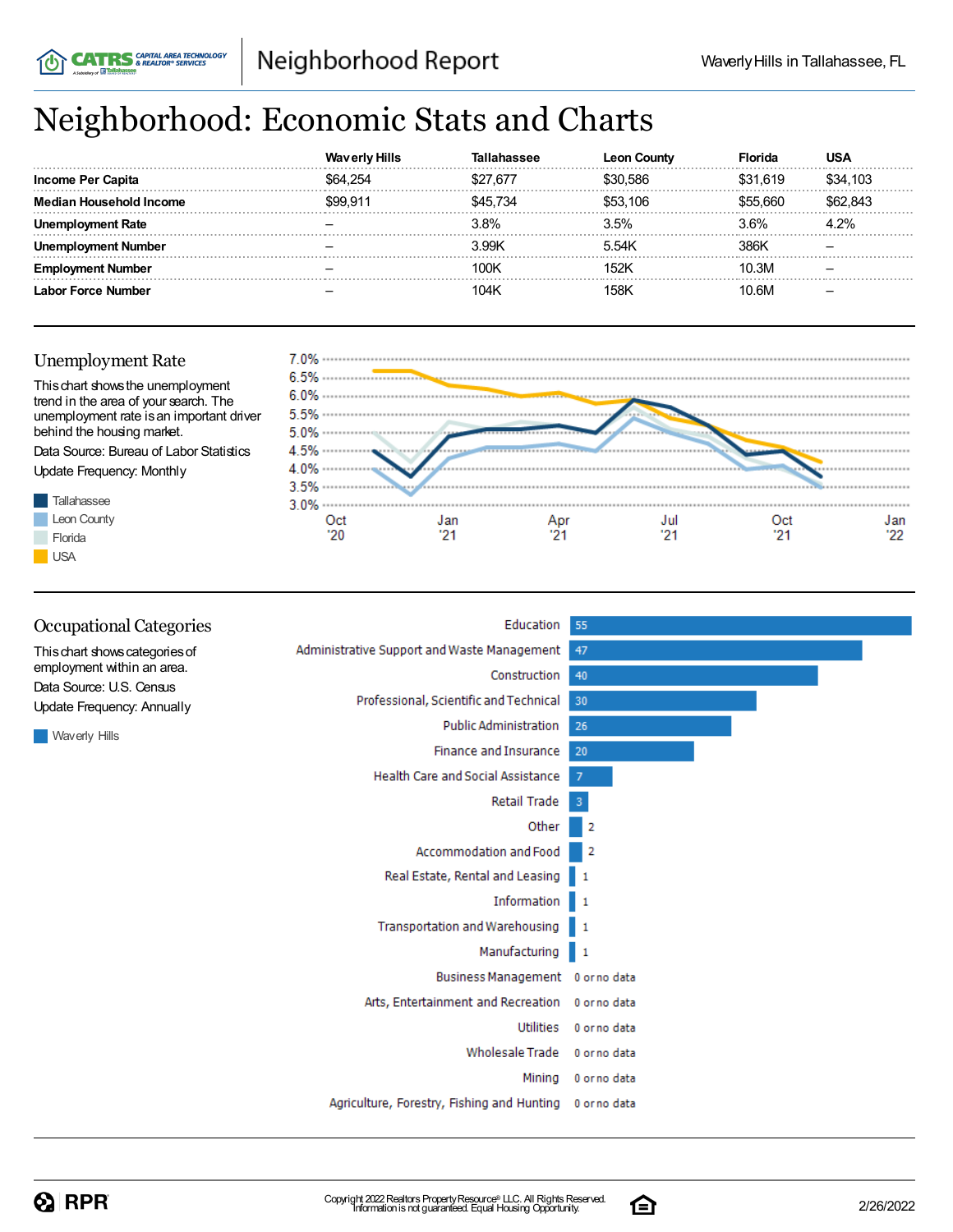# Neighborhood: Quality of Life Stats and Charts

Quality of Life in–

|                                                         | <b>Waverly Hills</b> | lallahassee | County |       |    |
|---------------------------------------------------------|----------------------|-------------|--------|-------|----|
| Elevation (in feet)                                     | 1.624                | 1.624       | 1.623  |       |    |
| <b>Annual Rainfall (in inches)</b>                      | 60                   | 60          | 60     | 56.39 |    |
| <b>Annual Snowfall (in inches)</b>                      |                      |             | 0.03   | 0.06  |    |
| Days of Full Sun (per year)                             | 98                   | 98          | 98     | 98    |    |
| Travel Time to Work (in minutes)                        |                      | 19          |        | 28    | 27 |
| <b>Water Quality - Health Violations</b>                |                      |             |        |       |    |
| <b>Water Quality - Monitoring and Report Violations</b> |                      |             |        |       |    |
| <b>Superfund Sites</b>                                  |                      |             |        | 91    |    |
| <b>Brownfield Sites</b>                                 |                      | ∕ہ⊿         | es.    | 'es   |    |

| <b>Average Commute Time</b>                                                                                                                                                                                                                   | <15 Minutes 44.9%   |  |
|-----------------------------------------------------------------------------------------------------------------------------------------------------------------------------------------------------------------------------------------------|---------------------|--|
| This chart shows average commute times                                                                                                                                                                                                        | 15-30 Minutes 45.6% |  |
| to work, in minutes, by percentage of an<br>area's population.                                                                                                                                                                                | 30-45 Minutes 7.5%  |  |
| Data Source: U.S. Census                                                                                                                                                                                                                      | 45-60 Minutes 1.0%  |  |
| Update Frequency: Annually                                                                                                                                                                                                                    | $>1$ Hour 1.0%      |  |
| $\blacksquare$ . And $\blacksquare$ . The set of the set of the set of the set of the set of the set of the set of the set of the set of the set of the set of the set of the set of the set of the set of the set of the set of the set of t |                     |  |

**N**Waverly Hills

| How People Get to Work<br>This chart shows the types of<br>transportation that residents of the area<br>you searched use for their commute.<br>Data Source: U.S. Census | Drive/Carpool/Motorcycle<br>Work at Home<br>Walk<br><b>Public Transit</b> | 326<br>16<br>0<br>$^{\circ}$ |  |
|-------------------------------------------------------------------------------------------------------------------------------------------------------------------------|---------------------------------------------------------------------------|------------------------------|--|
| Update Frequency: Annually                                                                                                                                              | Bicycle                                                                   | $\overline{\mathbf{0}}$      |  |
| <b>Average Monthly</b><br>Temperature                                                                                                                                   | Avg. January Min. Temp<br>Avg. January Max. Temp                          | -36<br>65                    |  |
| This chart shows average temperatures in<br>the area you searched.<br>Data Source: NOAA<br>Update Frequency: Annually                                                   | Avg. July Min. Temp<br>Avg. July Max. Temp                                | 70<br>95                     |  |

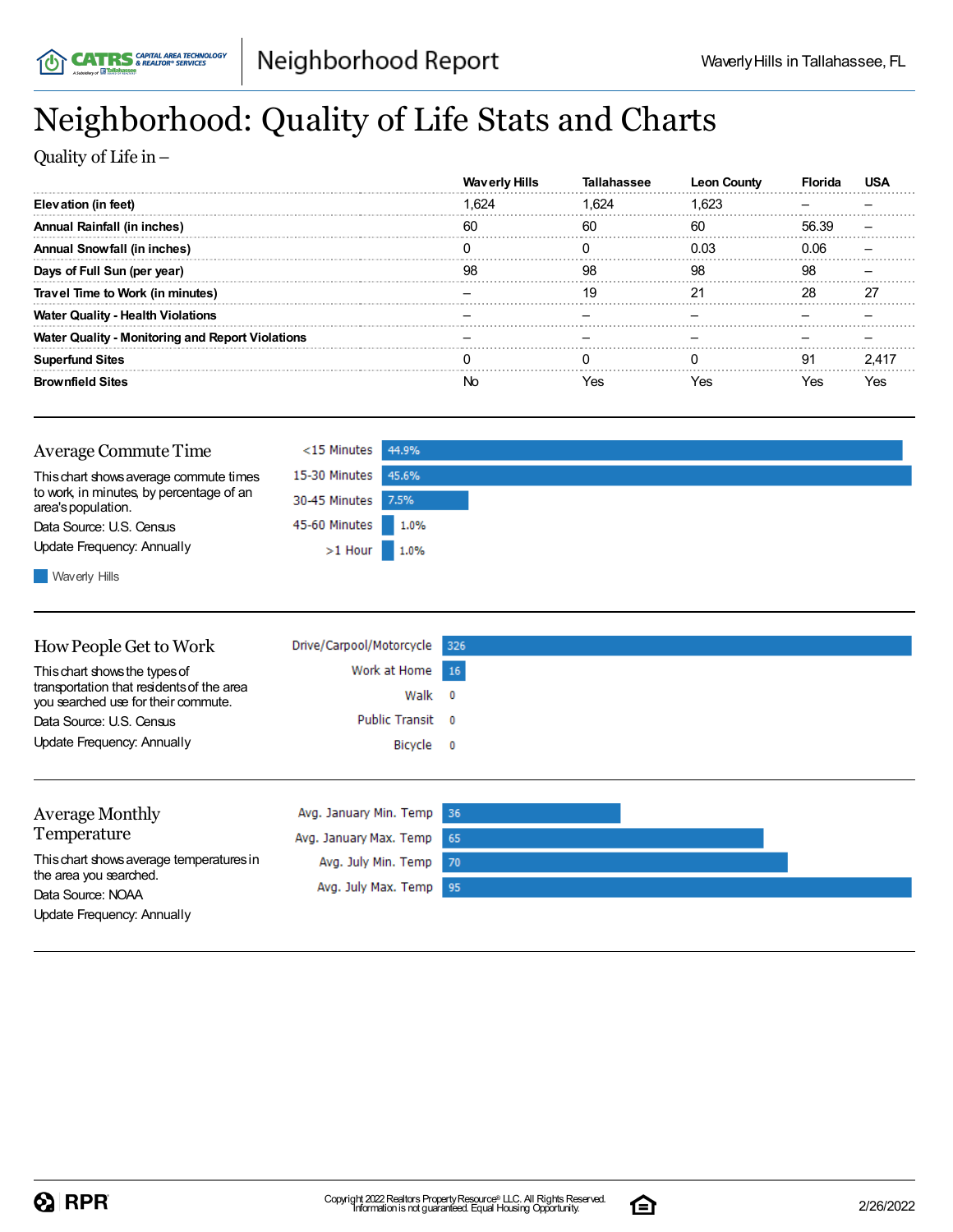

#### Neighborhood Report